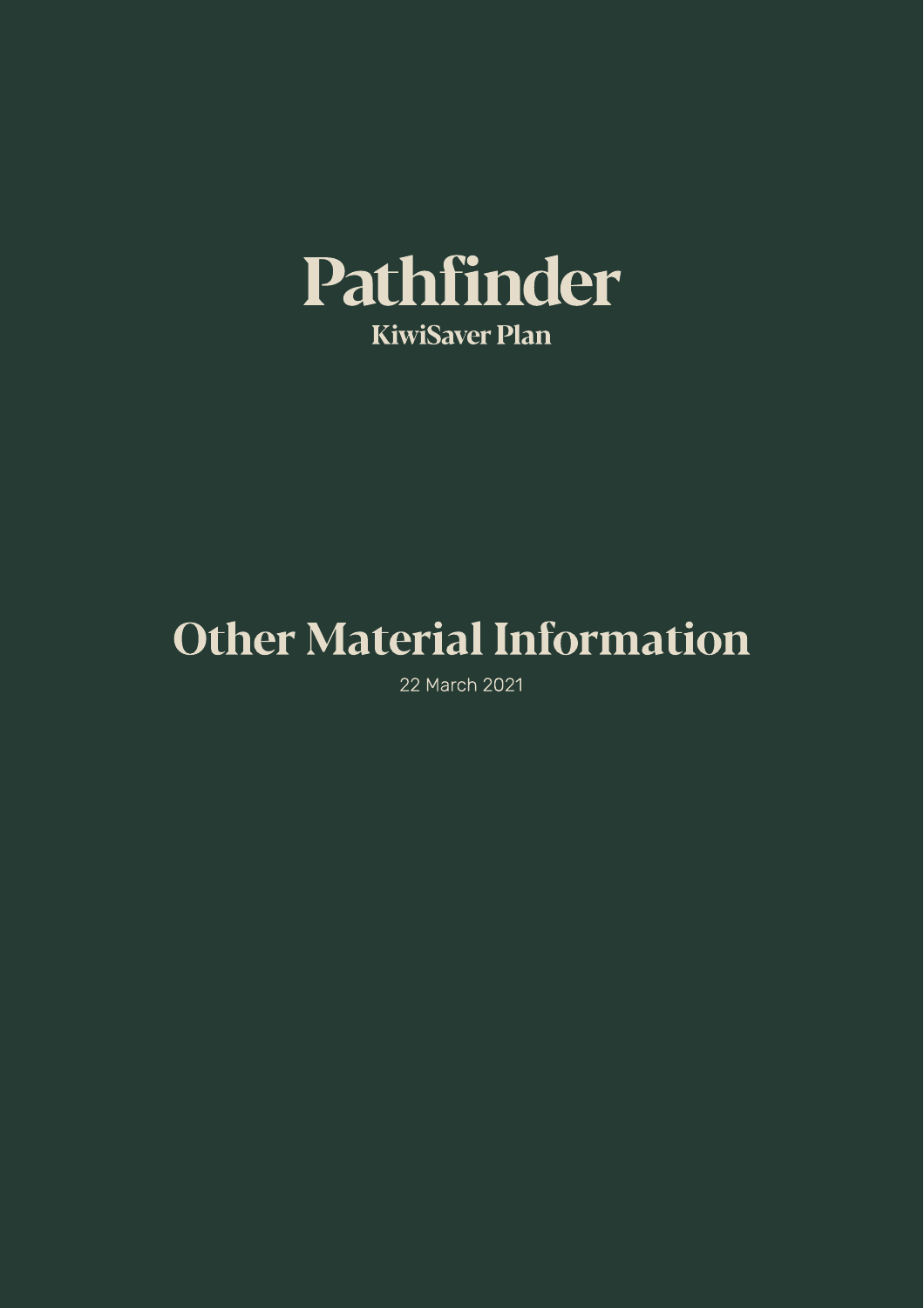## **CONTENTS**

| 1. GENERAL INFORMATION                     | 3  |
|--------------------------------------------|----|
| 2. WHO IS INVOLVED?                        | 3  |
| 3. FEES                                    | 5  |
| 4. CHARITY PARTNERS                        | 5  |
| 5. MATERIAL CONTRACTS POLICIES & DOCUMENTS | 6  |
| 6. WHAT ARE THE RISKS OF INVESTING?        | 8  |
| 7. MARKET INDICES                          | 9  |
| 8. CONFLICTS OF INTEREST                   | 9  |
| 9. TAXATION                                | 10 |



Signatory of:



Version 1.3

Pathfinder Asset Management Limited<br>Physical address: Level 37, Pw Physical address: Level 37, PwC Tower, 15 Customs Street West Auckland PO Box 2673, Auckland 1140 Phone: Email: Website: 0800 ETHICAL (384 422) info@path.co.nz [www.path.co.nz](http://www.path.co.nz/)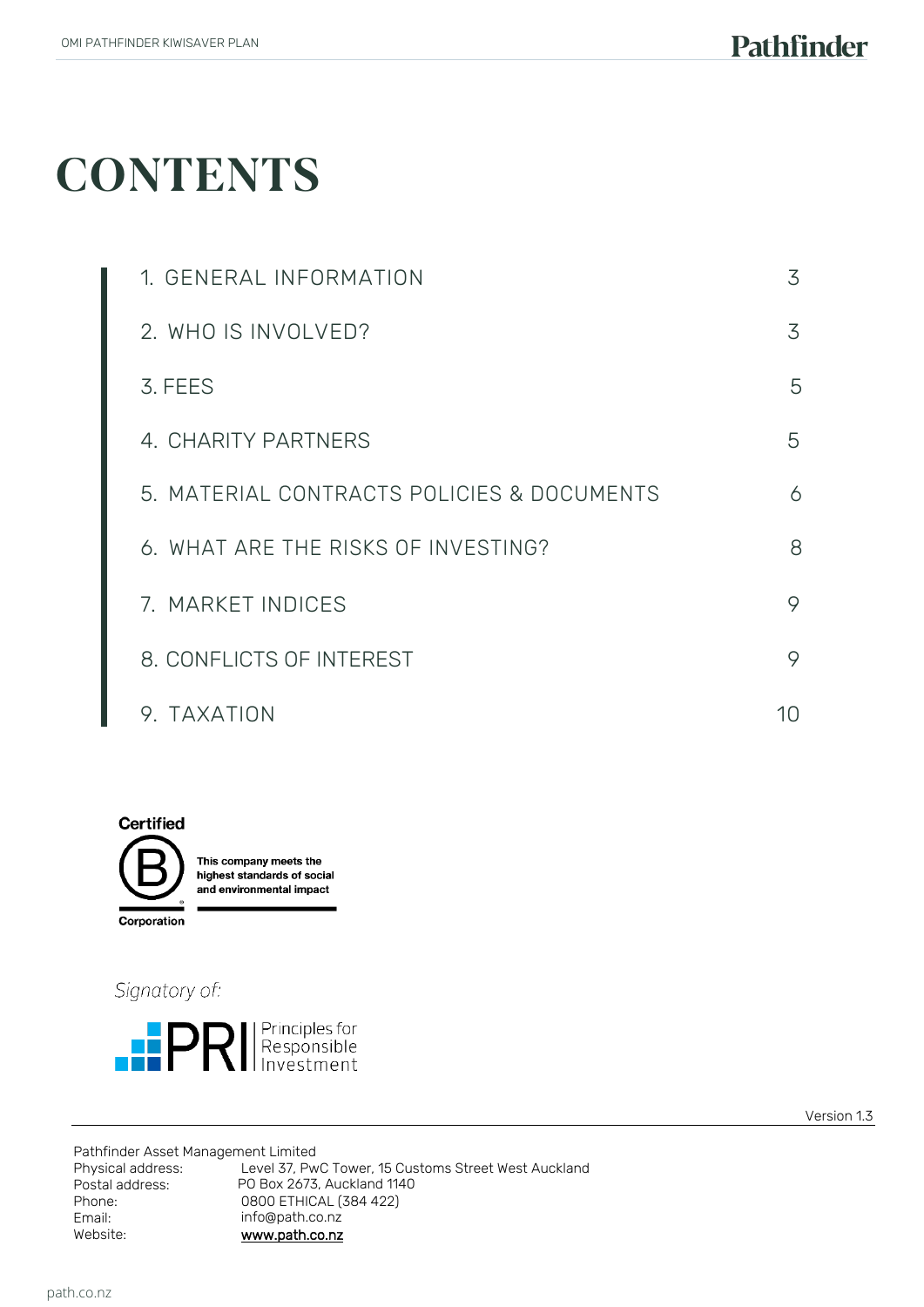## 1. GENERAL INFORMATION

Purpose of this document: This Other Material Information document (Document) contains additional information for the Pathfinder KiwiSaver Plan (previously called the CareSaver KiwiSaver Scheme) to help you make your investment decision. It should be read together with the Product Disclosure Statement (PDS), the Statement of Investment Policy and Objectives (SIPO), the Ethical Investment Policy and the other documents uploaded on the Scheme's offer register on the Disclose website (www.business.govt.nz/disclose/).

This Document relates to the offer of units in each of the following funds (Funds):

| Fund                                                                                                | <b>Establishment Date</b> |
|-----------------------------------------------------------------------------------------------------|---------------------------|
| Pathfinder KiwiSaver Growth Fund<br>(previously called CareSaver KiwiSaver Growth Fund)             | 29 May 2019               |
| Pathfinder KiwiSaver Balanced Fund<br>(previously called CareSaver KiwiSaver Balanced Fund)         | 29 May 2019               |
| Pathfinder KiwiSaver Conservative Fund<br>(previously called CareSaver KiwiSaver Conservative Fund) | 29 May 2019               |

Viewing the PDS: The PDS and other information about the Scheme and each Fund can be found on the Disclose website (www.business.govt.nz/disclose/).

Some terms we use: In this Document where the words "us", "we", "our" or "Pathfinder" are used they refer to Pathfinder Asset Management Limited (the manager of the Scheme). Where the words "you", "your" or "investor" are used they refer to you as an investor in a Fund. Capitalised terms in this Document have the meaning given to them in the PDS.

No performance guarantees: Neither Pathfinder (as Manager) or Public Trust (as Supervisor) guarantees the performance of the Funds or any return from an investment in the Funds. The Government does not guarantee any KiwiSaver scheme or any fund in any KiwiSaver scheme.

## 2. WHO IS INVOLVED?

#### Manager

Pathfinder is licensed under the Financial Markets Conduct Act 2013 as a manager of managed investment schemes. We are responsible for issuing and administering the Scheme and managing the assets in the Funds. Pathfinder specialises in ethical investment and was established in 2009 (company number 2203860).

We are a registered financial service provider (FSP number 34682) and provide investment management services for the Scheme's three Funds. More information about our licence, including its conditions, can be obtained from the Financial Service Providers Register at fspregister.companiesoffice.govt.nz.

Information about each of our directors can be found on our website at [www.path.co.nz](http://www.path.co.nz/) and on https://companies-register.companiesoffice.govt.nz/.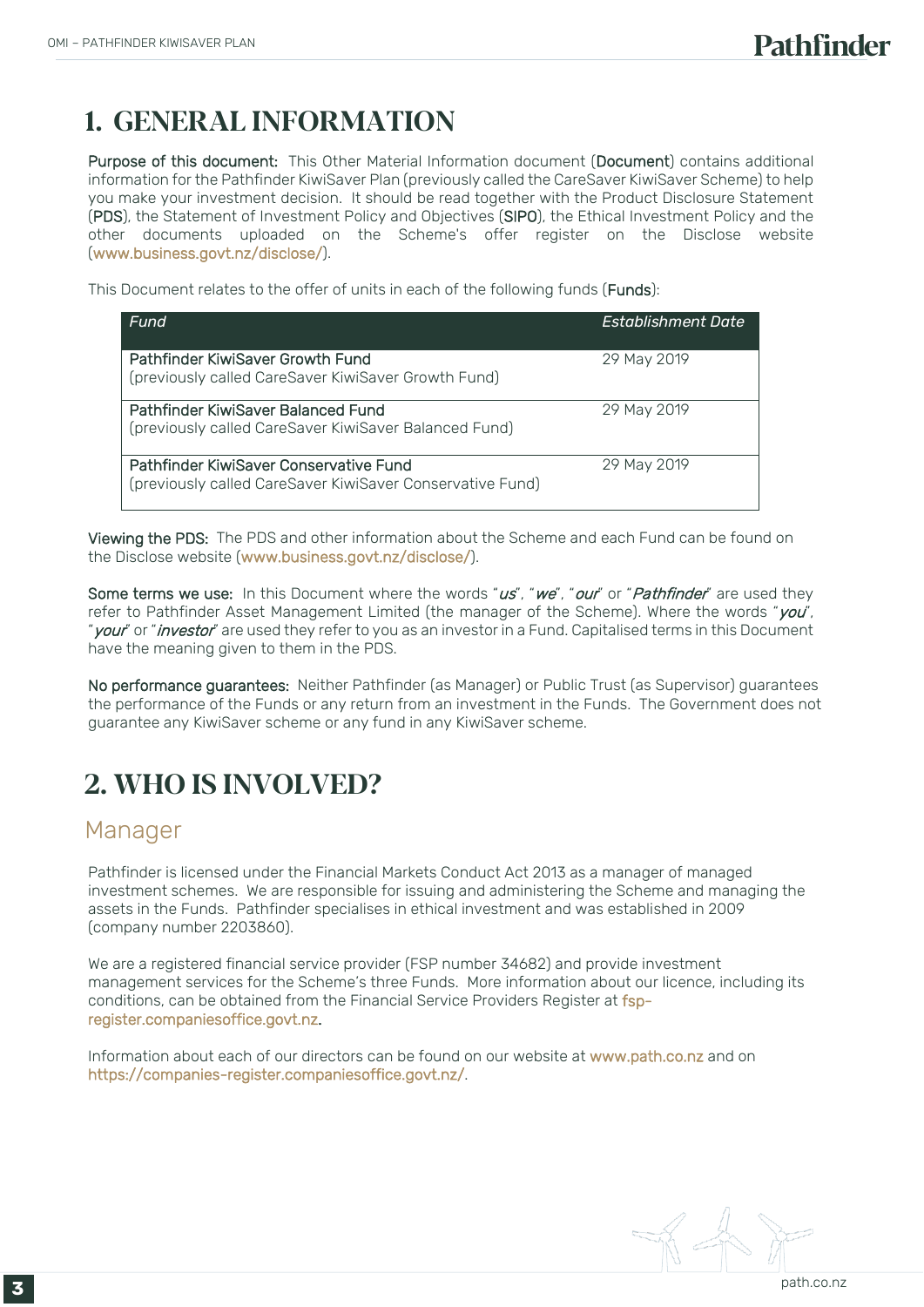#### Investment Committee

Pathfinder's Investment Committee has five members as listed below.

#### Kent Fraser

#### *Independent member and Chairman of the Investment Committee*

Kent has over 20 years' experience in financial and corporate services, risk management and capital markets. His finance sector experience includes roles at HSBC Bank (in Shanghai, Seoul and Auckland) as Treasurer, Head of Risk and Head of Interest Rate and Credit Trading. He has also been Assistant Treasurer at Fonterra (2003-2004), Acting Treasurer at Transpower (2011), provided consulting services for PwC (2008-2013) and corporate finance, risk management and governance consulting (2014-2017), He was also Treasurer of Heartland Bank (2017-2019).

#### Paul Brownsey

#### *Co-founder,CIO, Executive Director (2009-2019), Member of the Investment Committee*

Paul is focused on investing ethically and on helping New Zealanders understand ethical investment. He is currently Chief Investment Officer at Pathfinder, overseeing investment activities for both KiwiSaver and non-KiwiSaver operations. Prior to co-founding Pathfinder Paul had extensive experience in financial markets, particularly structuring, financial modelling and product expertise, and worked in Wellington, London, Singapore and Auckland. Paul was a director of Pathfinder from 2009 to 2019.

Paul is a member of the Arthritis New Zealand Investment Committee (which is currently a Charity Partner of Pathfinder).

Paul has a B.Sc from Canterbury University majoring in Operations Research. He co-founded Pathfinder in 2009, and invests in Pathfinder's funds.

#### John Berry

#### *Co-founder, CEO, Executive Director (2009-2021), Member of the Investment Committee*

John is committed to making ethical investment accessible to all New Zealand investors. He is Chief Executive of Pathfinder, overseeing both KiwiSaver and non-KiwiSaver operations. Prior to co-founding Pathfinder John was initially a lawyer before working in capital markets. He has worked in Auckland, London and Sydney.

John is a trustee of the Men's Health Trust New Zealand (which is currently a Charity Partner of Pathfinder). He is also a member of the 'Code Working Group' appointed by the Ministry of Business, Innovation and Employment to develop a new Code of Conduct for the delivery of financial advice to retail investors in New Zealand.

John has a BCom/LLB(Hons) from Auckland University. He co-founded Pathfinder in 2009, continues to be a shareholder and invests in Pathfinder's funds.

#### James Caughey

#### *Member of the Investment Committee*

James has over 10 years' investment management experience. James is Investment Strategist AT Alvarium Wealth (NZ) Limited and a member of the Global Macro Research Committee at Alvarium Investments. His is responsible for strategic asset allocation, manager research and portfolio and fund construction. James graduated from the University of Auckland with a BCom Finance and BA Classics and Ancient History (1st class honours).

#### Nish Vyas

#### *Member of the Investment Committee*

Nish has over 16 years of experience as a financial adviser and dealing with high net worth clients in New Zealand. Nish works as Private Wealth Advisor at Alvarium Wealth (NZ) Ltd. Prior to Alvarium, he worked for BNZ and Westpac Private Banking advising high net-worth clients and their families in managing their worth. Nish is a Financial Advisor, Certified Financial Planner, and holds a post-graduate qualification in Financial Planning from University of Waikato.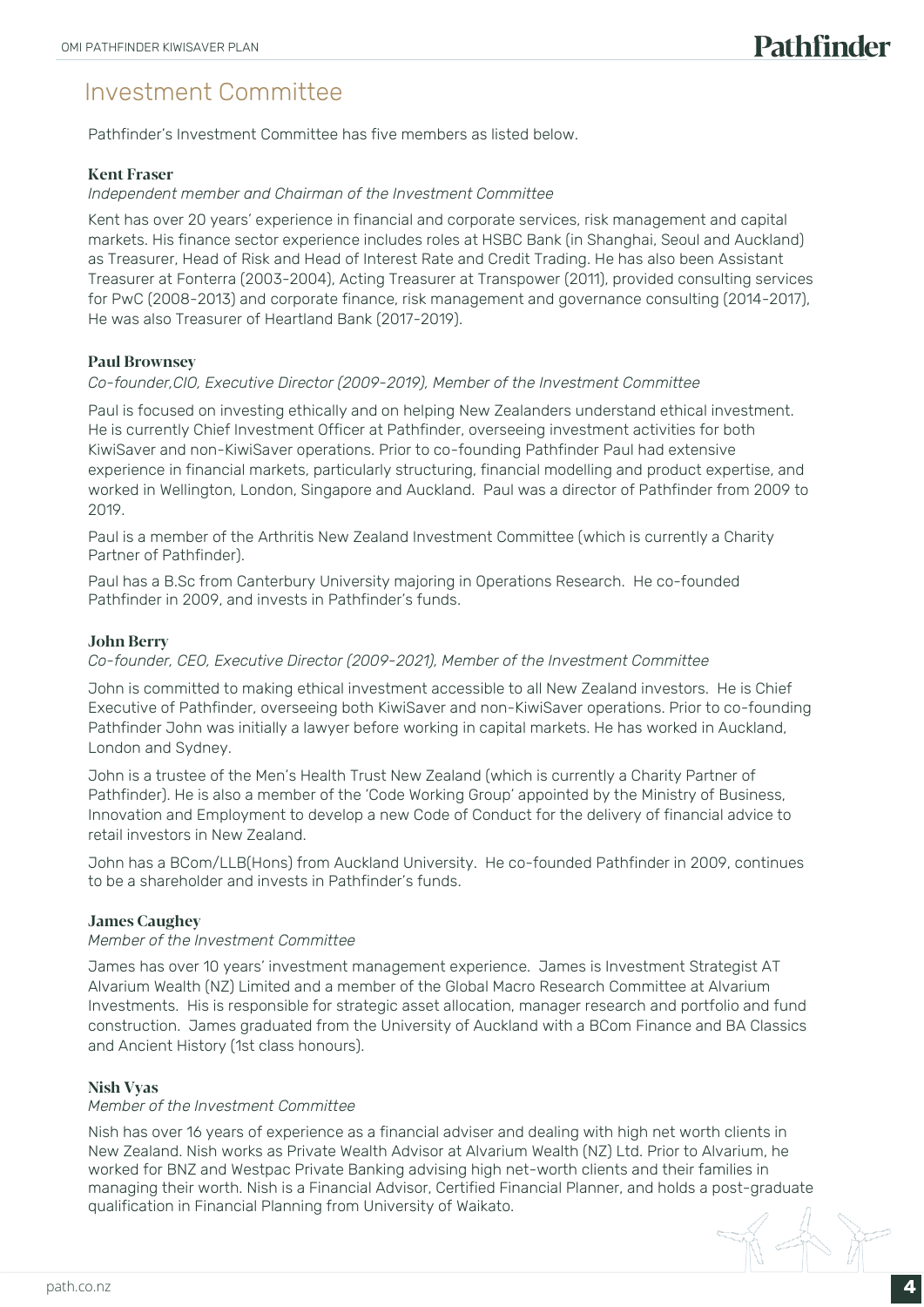## Pathfinder shareholders

Alvarium (NZ) Wealth Management Holdings Limited is the controlling owner of Pathfinder. Co-founders (John Berry and Paul Brownsey) also hold ownership interests in the company. Details of Pathfinder's shareholdings is disclosed a https://app.companiesoffice.govt.nz/companies/app/ui/pages/ companies/2203860/shareholdings

## Supervisor and Custodian

Public Trust is the Supervisor of the Scheme. The Supervisor is licensed under the Financial Markets Supervisors Act 2011 to act as a Supervisor of a KiwiSaver Scheme. A copy of the Supervisor's licence, including its conditions, can be obtained on the FMA's website [fma.govt.nz/compliance/licensed](http://www.fma.govt.nz/compliance/licensed-providers/public-trust/)[providers/public-trust/.](http://www.fma.govt.nz/compliance/licensed-providers/public-trust/)

The Supervisor is responsible for the following functions:

- supervising the performance by the manager of its functions and issuer obligations
- supervising the financial position of the manager and the Scheme
- acting on behalf of investors in relation to the Scheme and the manager
- reporting to the FMA any contravention or likely contravention of a manager's issuer obligation
- holding the scheme's property or ensuring that it is held in accordance with the FMCA
- performing or exercising any other functions, powers, and duties conferred or imposed on the Supervisor by or under the FMCA, the Financial Markets Supervisors Act 2011 and the Trust Deed

The current board members of the Supervisor can be viewed at [www.publictrust.co.nz.](https://www.publictrust.co.nz/about/our-team) 

The Supervisor's wholly owned subsidiary, Pathfinder Nominees Limited, holds the Scheme assets. No Scheme assets can be held by Pathfinder.

## Manager's and Supervisor's indemnity

Subject to the limits on permitted indemnities under the FMCA, if we are, or the Supervisor is, held personally liable to any other person in respect of any debt, liability or obligation incurred by or on behalf of any Fund or any action taken or omitted in connection with any Fund, (other than in respect of our or the Supervisor's negligence, fraud or dishonesty) then we or the Supervisor (as the case may be) are entitled to indemnity and reimbursement out of the relevant Fund to the full extent of such liability.

## 3. FEES

We charge each investor a fee of \$27 per year to cover administration and registry costs. The fee is charged monthly to your member account. We will not charge this fee to members whose balances are less than \$1,000, or for members less than 18 years old. Our registrar, MMC, will assess your age monthly based on your date of birth.

Refer to the PDS for other fees charged.

GST is not charged by the Manager. However, the underlying fund managers may charge GST through the estimated external charges.

## 4. CHARITY PARTNERS

We give to social and environmental causes. Consistent with our social enterprise approach, we want to make a significant donation from the management fee we receive from you to selected non-government organisation charities ("Charity Partners").

Charity Partners have been carefully selected by us in accordance with our Charity Partner Selection Principles, which we call our PRIME criteria: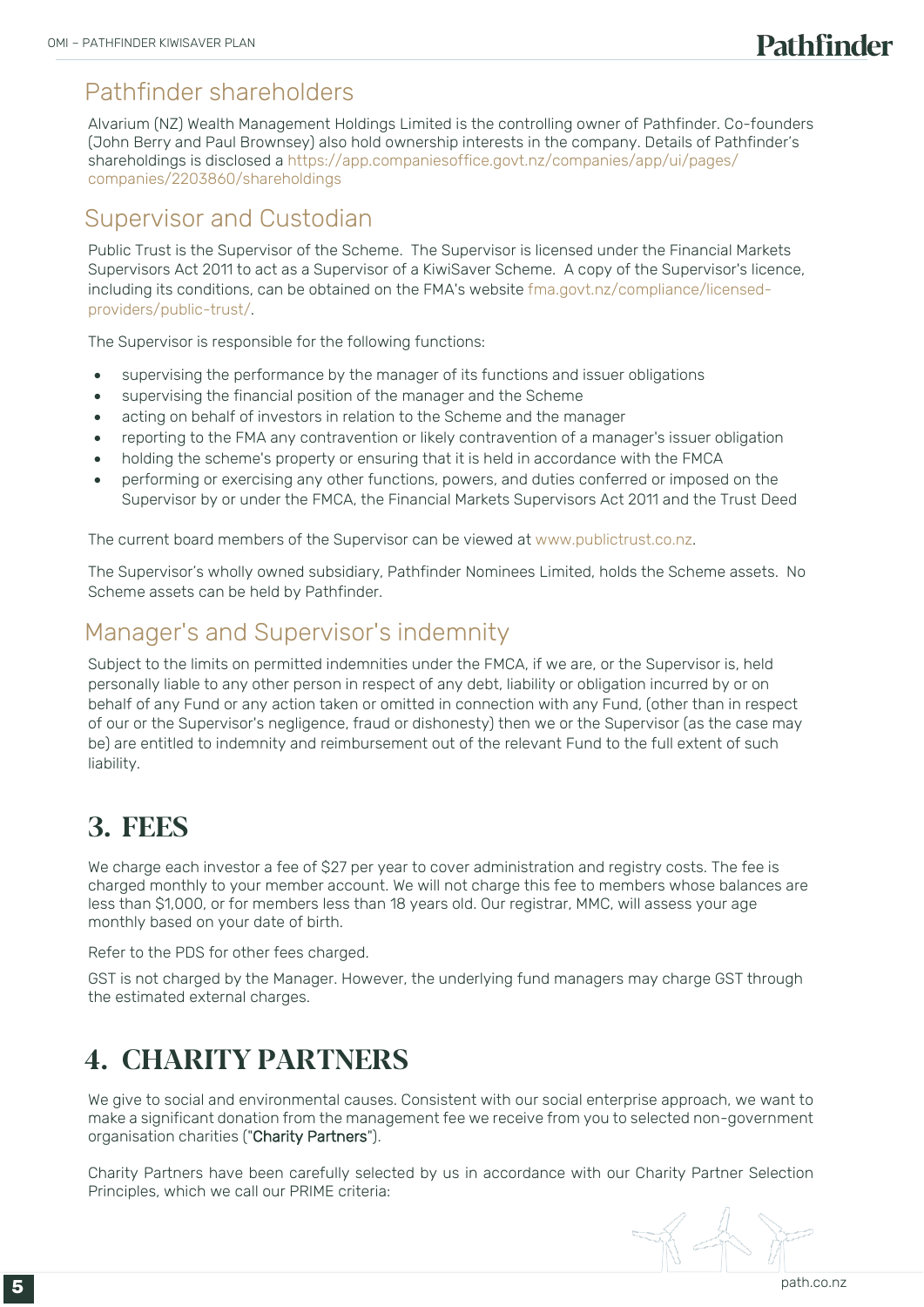Purpose: We want to work with charities with a clear social or environmental purpose and who do great work.

**Reach:** We want to support charities who engage with an active community of supporters.

Impact: We want to partner with charities who are making an important difference to improve lives, communities or our natural environment.

Mana-Enhancement: We want to work with charities who prioritise integrity, care, transparency and innovation. These reflect Pathfinder's values of Aware, Fair and Care.

Our current Charity Partners are available on our website www.path.co.nz. We may accept new charities as part of our giving.

You can select your preferred Charity Partner to receive donations from us when you join the Scheme. Uniquely, while you select the charity, the donation is our cost not yours. We have agreed with Charity Partners that where investors have selected them, we will make a donation to the Charity Partner in an amount equal to the donation rate multiplied by our management fee attributable to that investor. As at the date of the PDS the donation rate is 20%. We may in our sole discretion and at any time, increase or reduce the donation rate.

If you do not select a Charity Partner, we will select one or more Charity Partners on your behalf at our discretion. We will, from time to time, give you an opportunity to change your preferred Charity Partner. Please note that this ability to change may be limited by us to only one (or a few) times each year.

At the date of this document, donations are calculated based on unitholders at 31 March each year and are paid within 60 days. It is possible we may in future choose to calculate and pay more frequently than annually, but that is not currently the case.

Each donation arrangement may be terminated by the Charity Partner or by us. We may terminate for example if the Charity Partner is no longer registered as a charity, no longer meets our Charity Partner Selection Principles or the Charity Partner is in breach of our agreement with them. If termination occurs that charity is likely to lose any right to both unpaid and future donations. Instead we will ask you for another charity selection. If you don't make this selection then we may pay such moneys to one or more other Charity Partners as we may determine at our discretion.

As part of our commitment to social and environmental causes in New Zealand, Pathfinder and Alvarium executives may hold governance positions with one or more Charity Partners. However, all Charity Partners must still comply with the Charity Partner Selection Principles.

## 5. MATERIAL CONTRACTS, POLICIES & DOCUMENTS

| <b>Trust Deed</b><br>Pathfinder.                                      | Public Trust<br>amendment on 2                                | 29 May 2019 (including<br>Governs the establishment and operation                                                                                                                                                                     |  |
|-----------------------------------------------------------------------|---------------------------------------------------------------|---------------------------------------------------------------------------------------------------------------------------------------------------------------------------------------------------------------------------------------|--|
|                                                                       | 2021)                                                         | of the Scheme.<br>February, and 22 March                                                                                                                                                                                              |  |
| Establishment<br>Pathfinder,<br><b>Deeds</b>                          | <b>Public Trust</b><br>2021)                                  | Each of the Funds under the Scheme is<br>29 May 2019 (amended<br>and restated 22 March<br>constituted under a separate<br>establishment deed.                                                                                         |  |
| Statement of<br>n.a.<br>Investment<br>Policy and<br>Objectives (SIPO) | 22 March 2021                                                 | This defines the investment objective<br>and strategy for each Fund, including<br>restrictions on investments.                                                                                                                        |  |
| Pathfinder,<br>Service<br>Agreement                                   | Services Agreement<br>dated 8 September<br><b>MMC Limited</b> | Appoints MMC Limited as administration<br>manager to perform services for the<br>2016 and amendment<br>Scheme such as fund accounting, fund<br>letter dated 5 July 2019<br>valuations, registry, reconciliations and<br>unit pricing. |  |

Below are material documents and contracts in relation to the Scheme and the Funds: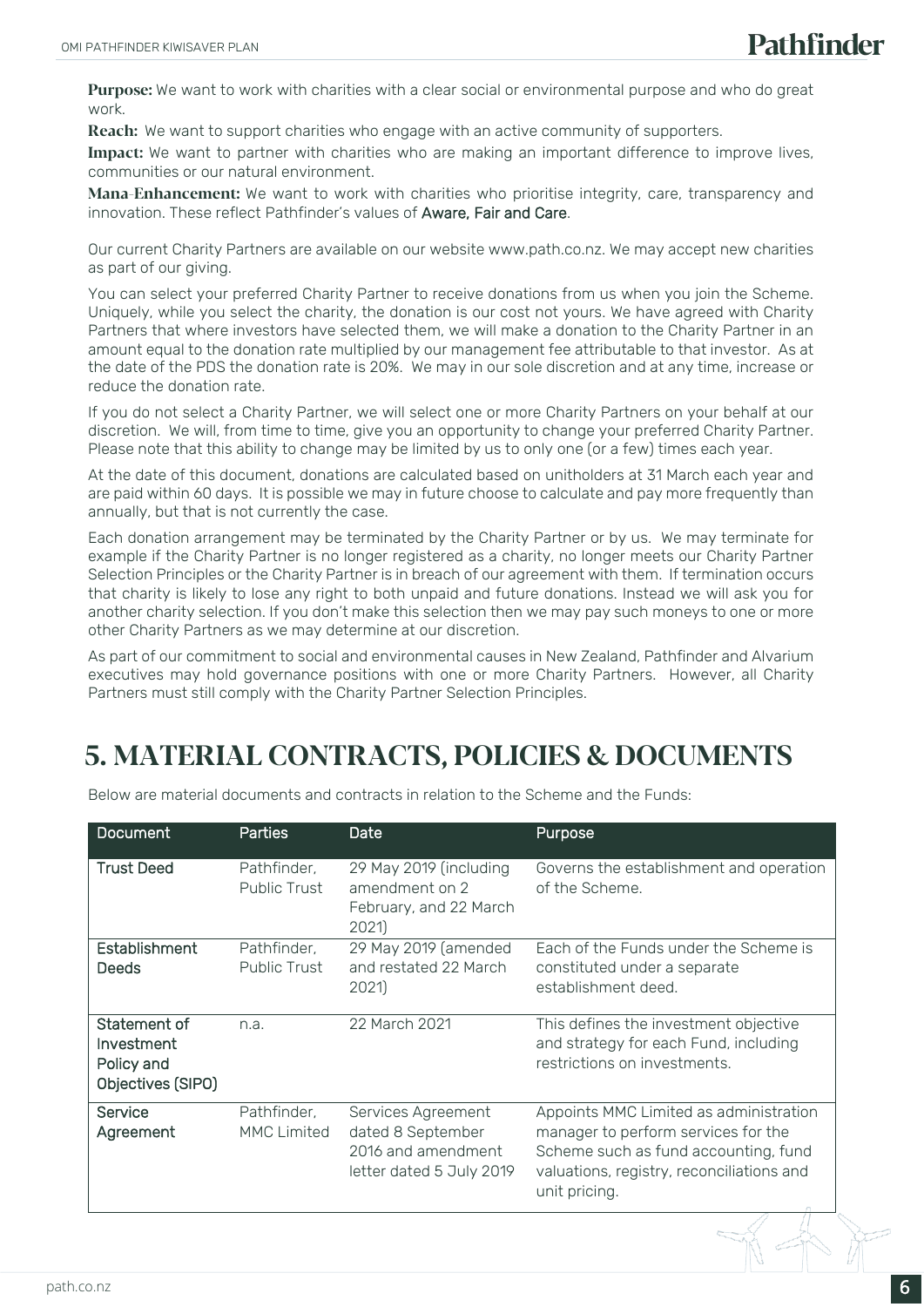## Pathfinder

| Manager<br>Reporting<br>Agreement                | Pathfinder,<br><b>Public Trust</b>                                       | 12 July 2019  | This sets out the reporting requirements<br>and frequency of reporting in relation to<br>the Scheme and the Funds as agreed<br>between the Manager and the<br>Supervisor. The reporting requirements<br>include providing quarterly certificates,<br>monthly reports, financial information,<br>related party transaction reporting and<br>other requested information on the<br>Scheme and the Funds to the<br>Supervisor. |
|--------------------------------------------------|--------------------------------------------------------------------------|---------------|-----------------------------------------------------------------------------------------------------------------------------------------------------------------------------------------------------------------------------------------------------------------------------------------------------------------------------------------------------------------------------------------------------------------------------|
| <b>Charity Partner</b><br>Alignment<br>Agreement | Pathfinder,<br>each charity<br>partner on<br>our Charity<br>Partner List | Various dates | This sets out our agreement to make<br>donations to each Charity Partner. Some<br>key terms of the agreements are outlined<br>in section 4.                                                                                                                                                                                                                                                                                 |
| <b>Scheme Provider</b><br>Agreement              | Pathfinder<br>Inland<br>Revenue                                          | 20 June 2019  | Sets out Pathfinder's obligations to<br>Inland Revenue as a KiwiSaver provider.<br>The Scheme Provider Agreement<br>outlines various operational and<br>technical requirements of a KiwiSaver<br>provider. The Scheme Provider<br>Agreement sets out business and IT<br>requirements, business continuity and<br>disaster recovery plan requirements, and<br>reporting and meeting procedures.                              |

We are able to make changes to documents in relation to the Scheme and each Fund. We set out below some of the important areas where we can make changes. This is not an exclusive list, but is intended to point out some key terms that can be changed:

| Fees: introduce new fees or<br>increase existing fees                                                                                                                   | One month.                                                                                             | Under the KiwiSaver Act 2006 fees<br>must not be unreasonable. We must<br>give notice of any fee increase to the<br>FMA before or as soon as reasonably<br>practicable after the increase takes<br>effect.                                                                                                                                        |
|-------------------------------------------------------------------------------------------------------------------------------------------------------------------------|--------------------------------------------------------------------------------------------------------|---------------------------------------------------------------------------------------------------------------------------------------------------------------------------------------------------------------------------------------------------------------------------------------------------------------------------------------------------|
| Amounts: minimum<br>investment, minimum<br>withdrawal, minimum balance                                                                                                  | Not required.                                                                                          | We can change these at any time.                                                                                                                                                                                                                                                                                                                  |
| <b>Statement of Investment Policy</b><br>Objectives (SIPO) terms: such<br>as investment objectives, asset<br>allocation, permitted<br>investments and Fund<br>benchmark | Notice not required.                                                                                   | Written notice is required to be given<br>to the Supervisor. The amended SIPO<br>must be lodged on the offer register<br>within 5 working days after the<br>change takes effect. Material changes<br>will be noted in our annual report.                                                                                                          |
| <b>Trust deed and Establishment</b><br>Deeds: changes to terms                                                                                                          | Notice may not be<br>required (although some<br>changes require a special<br>resolution of investors). | Consent of the Supervisor is required.<br>The Supervisor must not consent<br>unless it is satisfied that the changes<br>to the trust deed do not have an<br>adverse material effect on the<br>investors or unless the changes will<br>be approved by the investors of the<br>Scheme. Material changes will be<br>noted in our annual report.<br>n |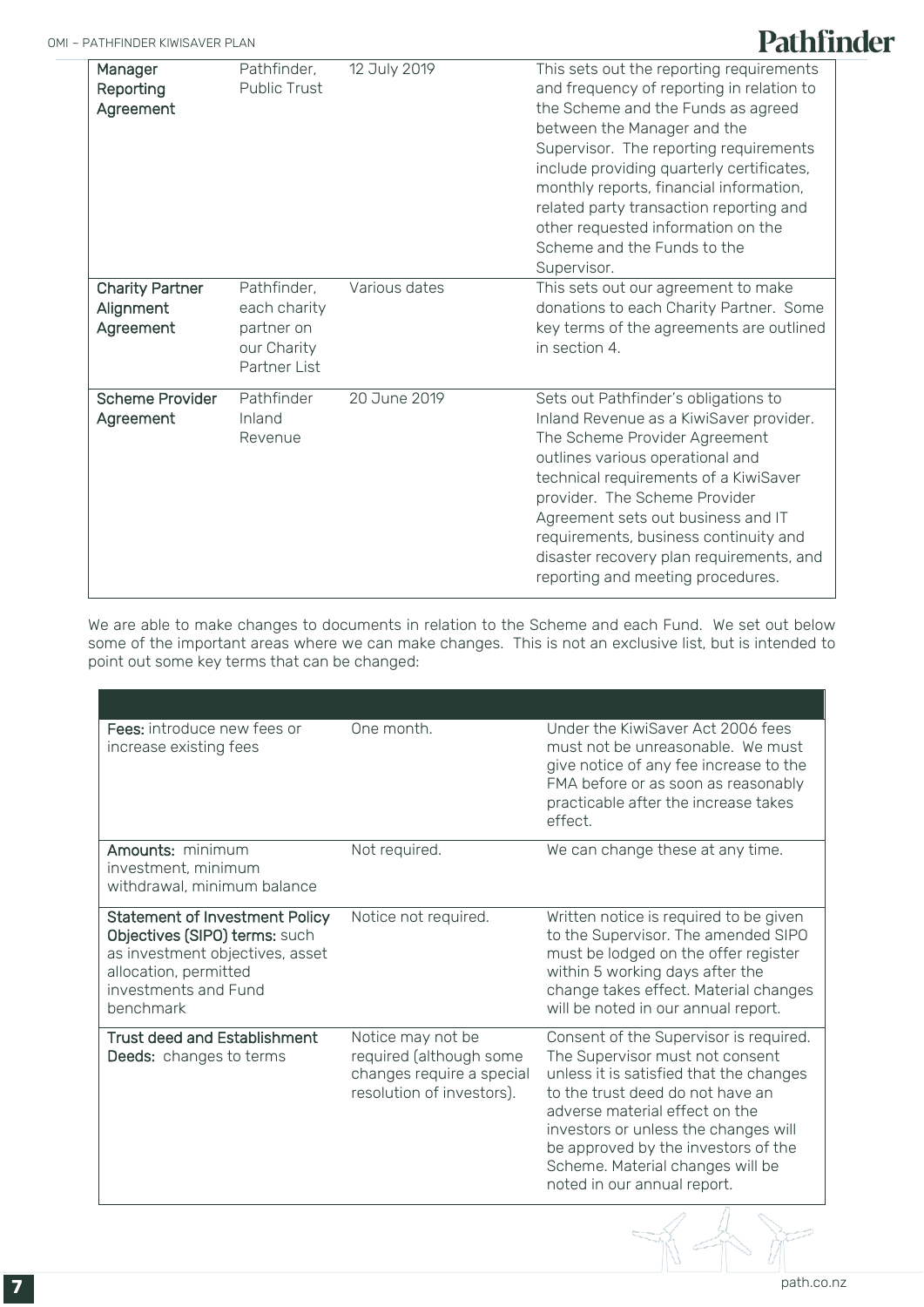Pathfinder also has a number of internal policy documents that govern its operations. The key policies are as follows:

| <b>Ethical Investment Policy</b>                      | This describes how our ethical values are embedded in the way<br>we invest.                                                                                                                                                                                                                                                                                                       |
|-------------------------------------------------------|-----------------------------------------------------------------------------------------------------------------------------------------------------------------------------------------------------------------------------------------------------------------------------------------------------------------------------------------------------------------------------------|
| <b>Compliance Manual</b>                              | This provides our framework for identifying, monitoring,<br>managing and reporting on risks. Areas covered include:<br>Pathfinder governance<br>Internal controls<br>$\blacksquare$<br>Conflicts of interest<br>٠<br>Related party transactions<br>٠<br>Insurance<br>٠<br>Scheme administration (unit registry, valuation, pricing)<br>٠<br>Error reporting and compensation      |
| <b>Insider Trading Policy</b>                         | This sets out when a Pathfinder Director or employee must<br>seek pre-clearance for an investment they intend to make<br>personally.                                                                                                                                                                                                                                              |
| <b>Internal Disputes Resolution</b><br><b>Process</b> | This defines our process for handling any investor complaints.                                                                                                                                                                                                                                                                                                                    |
| Compliance Assurance Programme                        | This sets out our arrangements for testing:<br>the design and operation of Pathfinder's processes<br>a,<br>the adequacy of Pathfinder's governance<br>the adequacy of Pathfinder's management information<br>a,                                                                                                                                                                   |
| <b>Trade Allocation Policy</b>                        | This determines how any purchase or sale of securities is fairly<br>allocated across multiple funds or portfolios.                                                                                                                                                                                                                                                                |
| <b>Trade Execution Policy</b>                         | Trade Execution is covered in Pathfinder's Compliance Manual<br>which provides the following: Investor interests are paramount<br>which equates to execution at the best price available, while<br>incurring acceptable transaction costs. Transaction costs<br>cannot be viewed in isolation - other relevant considerations<br>include tax considerations and market liquidity. |
| Proxy Voting Policy                                   | This explains how we will vote when we directly hold shares.                                                                                                                                                                                                                                                                                                                      |
| Fund valuation etc                                    | Asset valuations are outsourced to MMC Limited who have the<br>following policy documents:<br>Unit Pricing Taxation Policy<br>٠<br>Asset & Liability Valuation Policy<br>٠<br>Unit Pricing Policy & Framework<br>٠<br>We review their policy documents each year.                                                                                                                 |
| <b>Private Asset Valuation Policy</b>                 | This explains how we will value assets that are not listed on a<br>stock exchange.                                                                                                                                                                                                                                                                                                |

Please contact us (*email: info@path.co.nz*) if you would like more information about the material contracts, policies and other documents.

## 6. WHAT ARE THE RISKS OF INVESTING?

All investments involve some level of risk. This may mean (1) you do not get all your money back and/or (2) you do not get your money back at the time you want it. Before making investment decisions, you should consult a financial adviser. The following section supplements section 4 of the PDS "What are the risks?" which sets out the material risks to your investment in the Scheme. In addition, the following risks may affect the value of your investment in the Scheme.

You should only invest in the Scheme if you understand and are willing to undertake the risks involved. Carefully consider each of the risks set out in the PDS and below. The following is not a complete list of risks that may impact your investment in the Scheme, it does cover those that are more likely to arise.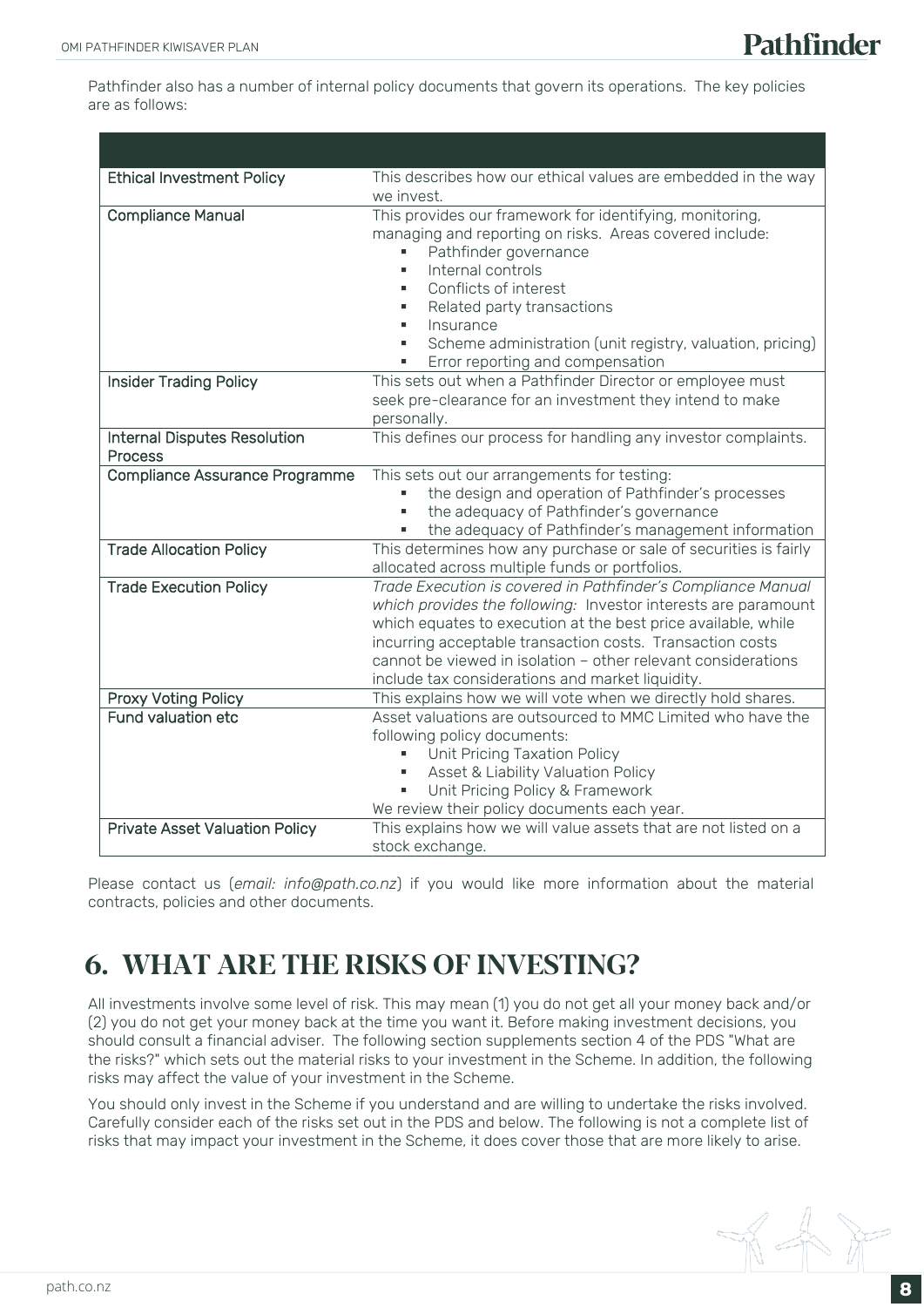#### Risks for all Funds

- Outsourcing risk*:* MMC Limited (MMC) has been appointed as administration manager for the Funds, which includes providing registry and fund accounting services. We have made this appointment to access the specialist skills of MMC. However, this does mean we are reliant on MMC continuing to perform their functions (it could impact the Scheme if they fail to do so).
- Operating risk: There is a risk of technological or other operational failure impacting the Funds. There is also the risk that our internal processes or systems are not adequate or that they fail.
- Key person risk: Pathfinder is a specialist fund manager and relies on its skilled staff. If key staff left Pathfinder (or were unable to work), this may impact the operation of the Funds.
- Suspension or deferral of redemptions*:* In normal circumstances an investment in a Fund can be redeemed. However, it is possible that redemptions may be deferred or suspended. This could happen, for example, if a Fund was unable to sell the underlying assets it holds, or if as a result of unusual events markets were not open for trading. Should this occur, it would mean you may not be able to redeem your units when you want to.
- Change of law or regulatory risk*: This relates to changes in legislation or regulation (or interpretation or application of these) in New Zealand or a country where the Funds invest. Any such change could have an adverse effect on the Funds, your investment and/or your aftertax returns.*
- Hedging market risk: Each Fund may use one or more strategies from time to time to mitigate (or "hedge") the risk of loss from underlying investments. Such strategies may include holding a higher proportion of assets in cash and the use of derivatives (such as futures and/or options). It is important to note that if the relevant market was to fall (1) there is no guarantee that protection strategies will be in place at the time, (2) the protection strategies can only ever help limit (but never eliminate) losses from a market fall and (3) these strategies may also give rise to a cost for a Fund. There is also a risk that using these strategies may mean the Fund does not participate (or does not fully participate) in rising markets.

## 7. MARKET INDICES

We use a composite of market indices for the purposes of reporting Fund returns in our fund updates. As at the date of this OMI, market indices are also used to calculate the risk indicators for the Funds.

The market indices used in relation to the Funds are widely recognised in financial markets and are administered independently from us.

We apply currency hedging to market index returns for comparing to Fund returns. You can find more information about the market indices from our website: www.path.co.nz and our SIPO (Statement of Investment Policy and Objective).

## 8. CONFLICTS OF INTEREST

This section sets out information about any conflicts of interests that could reasonably be expected to materially influence the investment decisions in our role as manager of the Scheme.

Conflicts of interest occur when our interests, as manager of the Scheme, may be inconsistent or very different to the interests of the investors in the Scheme. It is important that conflicts are identified and managed – whether the conflicts are real or perceived,

Conflicts of interest will arise from time to time. Examples of circumstances in which conflicts may arise include:

- Investments are made into funds or financial products of a related party (for example in financial products managed or arranged by Pathfinder, Alvarium or associated companies). For managing of this conflict, see below related party transactions.
- Investments that are bought, sold or held by Pathfinder's non-KiwiSaver funds may also be bought, sold or held by a Fund in the Scheme. For managing of this conflict see below related party transactions.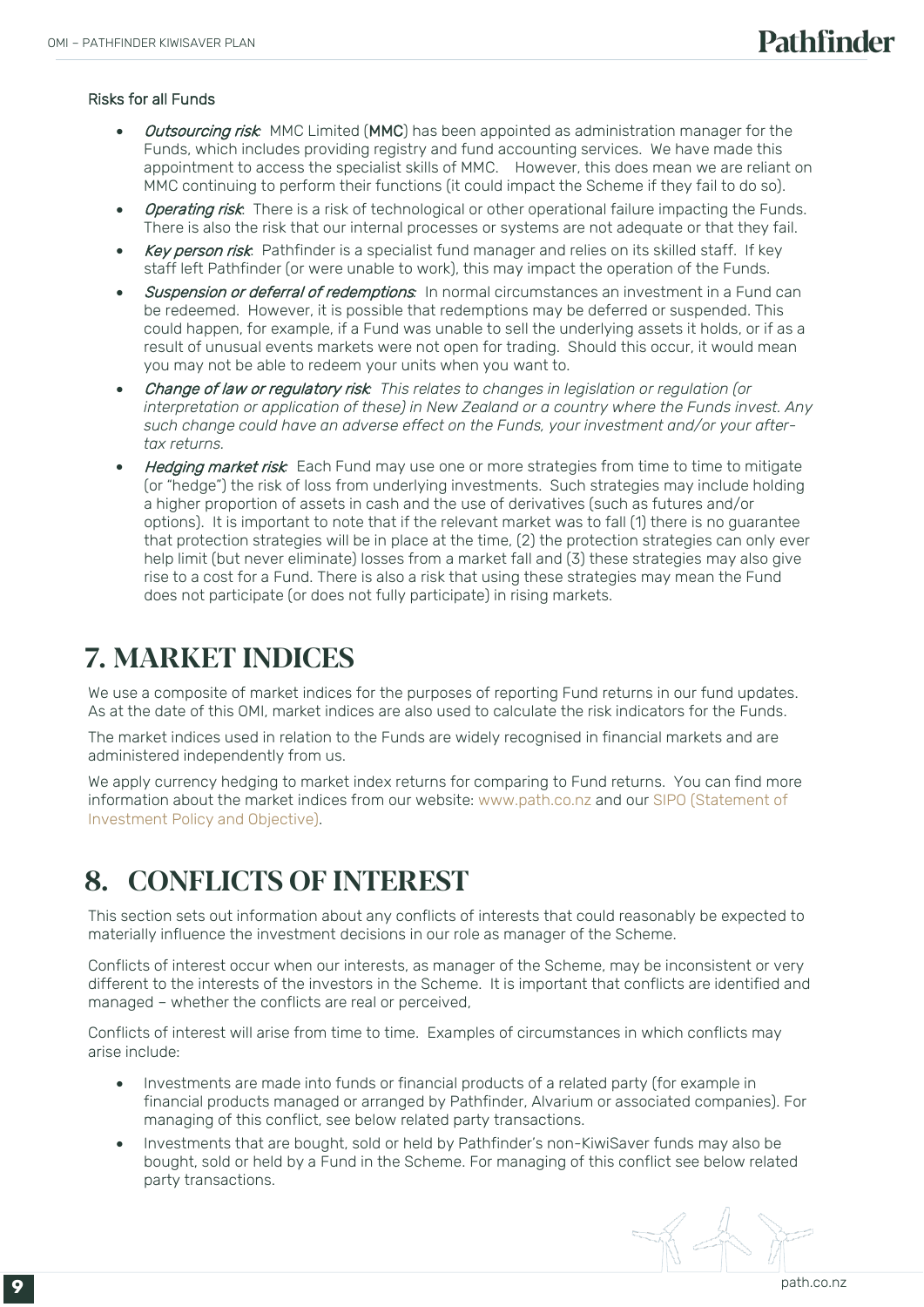- Pathfinder staff may want to buy, sell or hold a security personally that is also held or considered by a Fund. This conflict is managed by Pathfinder's Insider Trading Policy.
- Investments are made into companies where a director is also a person associated with of Pathfinder. For managing of this conflict of that company see below related party transactions.

#### Duty to investors:

Our focus for managing conflicts of interest is our duty to act in the best interests of our investors. Our Compliance Manual recognises that to achieve this our focus is on creating processes, controls and a culture where:

- client interests are at the heart of the business
- staff understand (and care about) good outcomes for investors
- investors are treated equally and fairly and any conflicts of interest are disclosed to them

#### Related party transactions:

We manage this conflict by ensuring that all transactions giving rise to a related party benefit comply with the requirements of the Financial Markets Conduct Act 2013 and Pathfinder's Compliance Manual. This procedure requires us to certify that the transaction, or series of transactions, is permitted by the Financial Markets Conduct Act 2013 or to obtain the Supervisor's consent to the transaction or transactions. We must also notify the Supervisor of the transaction or transactions.

## 9. TAXATION

Background: Your returns from the Fund will be affected by taxation. The following is a general overview of the taxation treatment that applies. It is based on current NZ tax legislation (which may change). The impact of taxation will vary depending upon your individual circumstances. Pathfinder (as Manager) and Public Trust (as Supervisor) do not take any responsibility for your taxation liabilities. You are encouraged to seek professional tax advice on the implications for you from investing in a Fund.

Terms used: In this section the terms "PIE" and "PIR" are used extensively. These are defined below:

| Term                               | Meaning                                                                                                                                                                                           |
|------------------------------------|---------------------------------------------------------------------------------------------------------------------------------------------------------------------------------------------------|
| <b>PIE</b>                         | The Scheme has been registered for a special designation for tax<br>purposes called a "portfolio investment entity" (or "PIE"). This term is<br>defined in the Income Tax Act 2007.               |
| PIE tax                            | PIE tax is tax on income allocated to you as an investor. This will be<br>determined by reference to the PIR you nominate and is generally paid<br>by the Scheme (and not by you).                |
| PIR or<br>Prescribed Investor Rate | This is the tax rate an investor in a PIE may (or must) elect under the<br>Income Tax Act 2007. Your nominated PIR is used by a PIE to calculate<br>the tax liability on income allocated to you. |

PIE status: The taxation rules applying assume the Scheme is a multi-rate PIE. Should the Scheme cease to be a PIE, the taxation rules applying to it (and each Fund) may change.

Allocation of income: Taxable income (or losses) will be allocated between investors based on the number of units held by them. We calculate tax payable on income allocated to you at your nominated PIR.

Notification of IRD number and PIR: You must provide us with your IRD number and PIR when you join a Fund (and when these details change). If you do not provide your IRD number within 6 weeks of joining a Fund, by law we are not able to accept your investment and you will be required to exit the Fund. If you do not nominate a PIR, then income allocated to you will be taxed at the 28% default rate. Inland Revenue can also require us to change a PIR that you nominate.

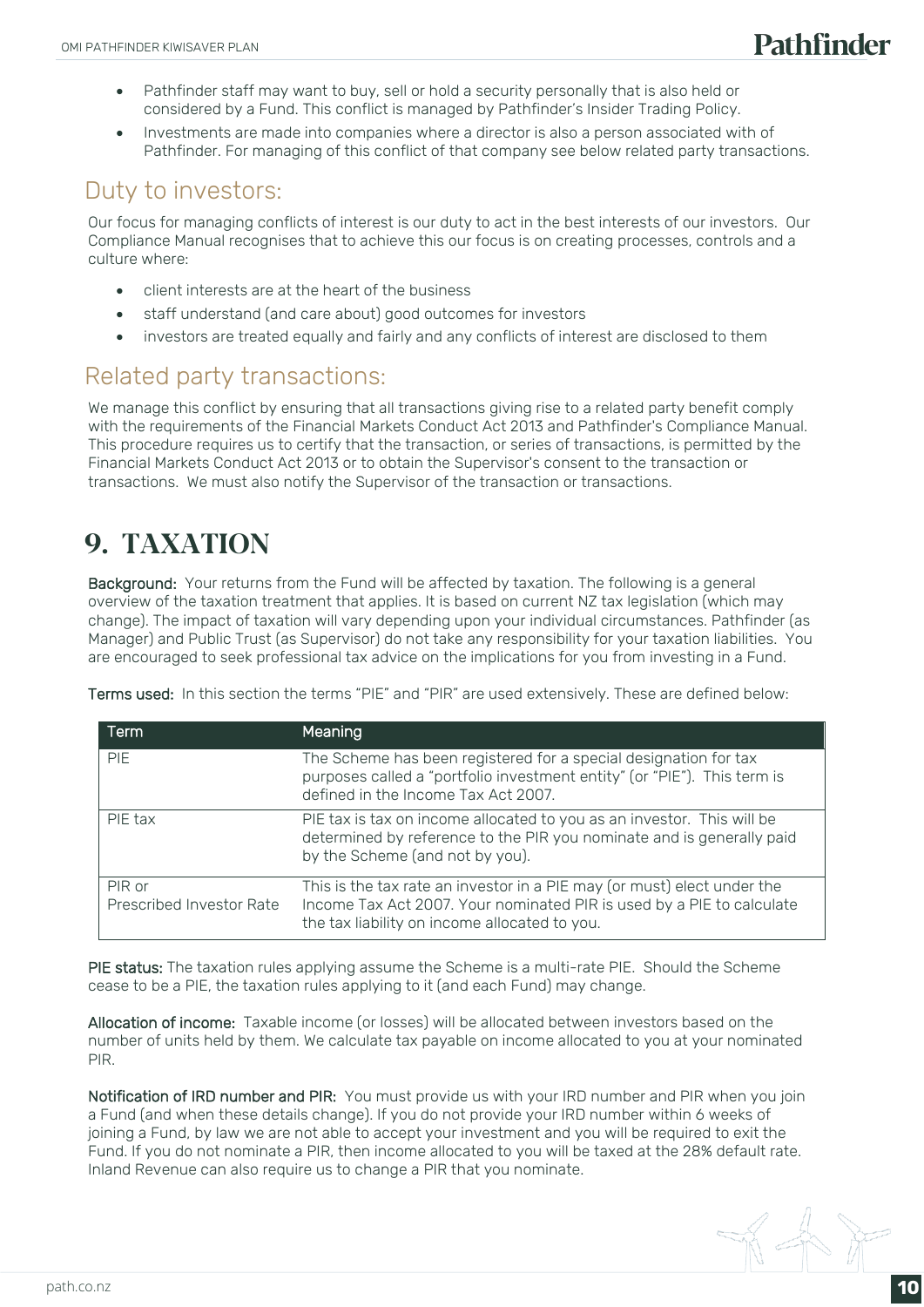#### Explanation of PIRs:

The PIR rules are as follows:

10.5% and 17.5%: The applicable rate will depend on your taxable and net PIE income (i.e. PIE income less PIE losses) in one of the two previous income years:

| . Taxable income | Taxable + Net PIE income | Prescribed Investor Rate |
|------------------|--------------------------|--------------------------|
| $SO - S14,000$   | $SO - S48,000$           | 10.5%                    |
| $SO - S48,000$   | $$0 - $70,000$           | 17.5%                    |

28%: This rate applies if you are not eligible to elect a PIR of 10.5% or 17.5% or if you become non-resident.

For further information on determining your PIR, go to [https://www.ird.govt.nz/roles/portfolio-investment](https://www.ird.govt.nz/roles/portfolio-investment-entities/using-prescribed-investor-rates)[entities/using-prescribed-investor-rates](https://www.ird.govt.nz/roles/portfolio-investment-entities/using-prescribed-investor-rates)

Payment of tax: PIE tax will be deducted by cancelling units equal to the value of the tax liability on PIE income allocated to investors. The Scheme's tax liability on PIE income allocated to investors will be

deducted at the earliest of the following times:

- at the end of the income year (following 31 March); or
- upon any full or partial withdrawal of your investment or a transfer to another Fund.

Tax refunds: A refund of tax will be provided to the Scheme to compensate for any PIE tax losses or excess NZ tax credits for investors. This is then allocated to investors by issuing additional units in the relevant Fund.

Final tax: If you nominate your correct PIR then the PIE tax paid on income allocated to you will be a final tax. This means there is no obligation for you to file a tax return in respect of an investment in a Fund.

Advising the correct PIR: You must advise us if your PIR (or tax residence) changes and nominate the new correct tax rate (if applicable). Failure to advise us, or providing a lower rate than that applicable, will mean you are personally liable to pay any tax shortfall as part of the income tax year-end process. We cannot change your nominated PIR in respect of PIE tax that has already been calculated and deducted. If the rate applied to your PIE income is higher than your PIR, any tax over-withheld will be used to reduce any income tax liability you may have for the tax year and any remaining amount will be refunded to you.

Impact on social policy entitlements: PIE income allocated to you will not impact any entitlements you may have to *Working for Families* (as the Funds are registered KiwiSaver funds).

Cancellation of units: If the value of your units is not regarded as likely to be sufficient to fund the PIE tax liability on income allocated to you, the units will be redeemed to fund that liability. Each investor indemnifies the Supervisor and Manager if the value of their units is not sufficient to meet any PIE tax liability attributable to the investor.

PIE tax on withdrawals and transfers: If you withdraw your investment, or transfer your investment to another Fund, prior to 1 April in any year you will bear the cost of PIE tax on income allocated to you. This will be calculated from the beginning of the income year to the date of withdrawal or transfer by you.

#### New residents and transitional residents

Special PIR rules apply for investors that are new NZ tax residents or who meet the definition of a "transitional resident" (in the Income Tax Act 2007). Please seek professional advice if these definitions apply to you.

#### Other important taxation information

Tax certificate: We will provide you with an annual tax certificate. The certificate includes the PIE income allocated to you and the amount of tax paid at your nominated PIR.